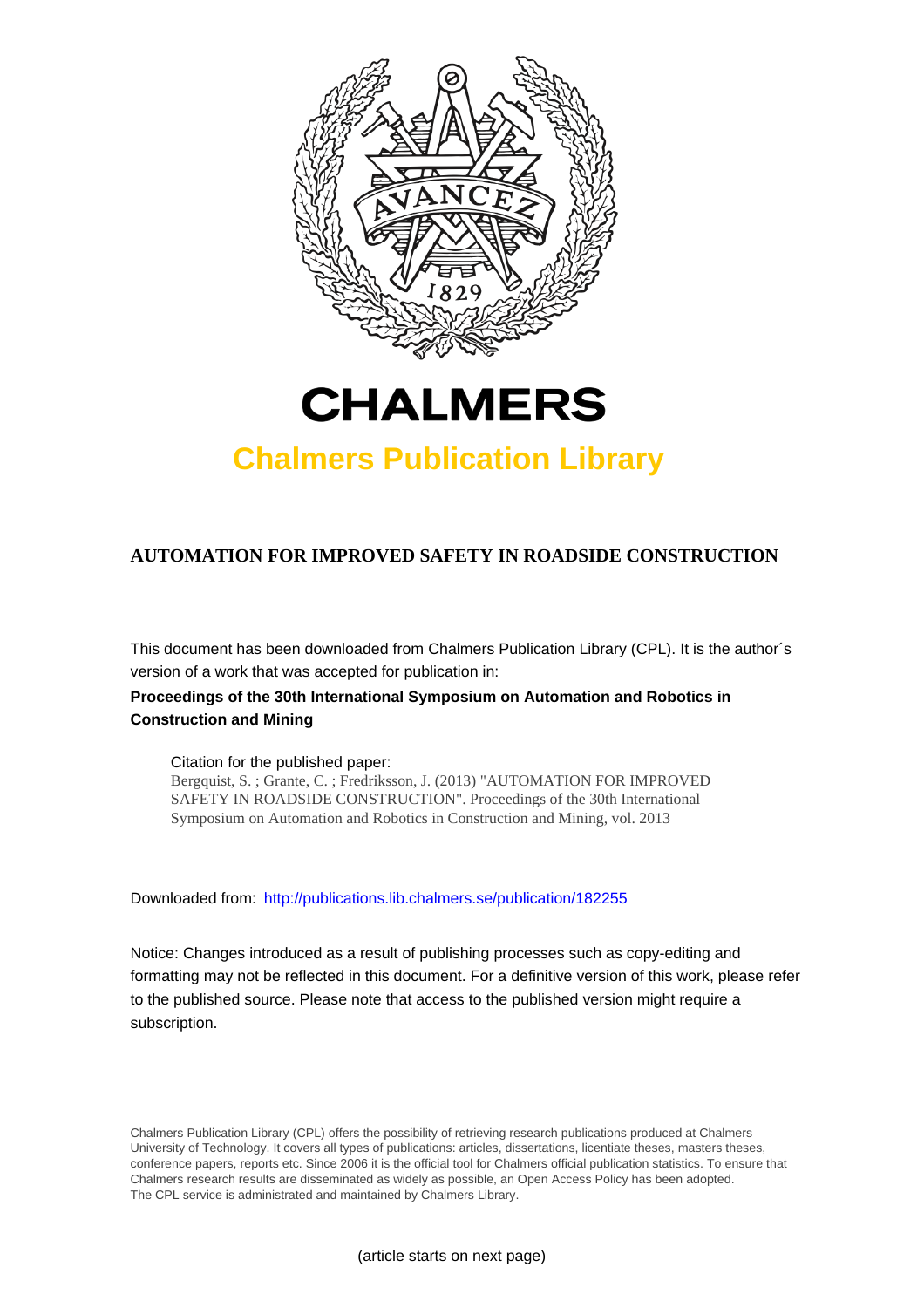# **AUTOMATION FOR IMPROVED SAFETY IN ROADSIDE CONSTRUCTION**

\*S. Bergquist<sup>1,2</sup>, C. Grante<sup>1</sup>, J. Fredriksson<sup>2</sup> and J. Sjöberg<sup>2</sup> <sup>1</sup> Volvo Group Trucks Technology Advanced Technology & Research Göteborg, Sweden

<sup>2</sup> Chalmers University of Technology Department of Signals and Systems Göteborg, Sweden *(\*Corresponding author: steber@chalmers.se)*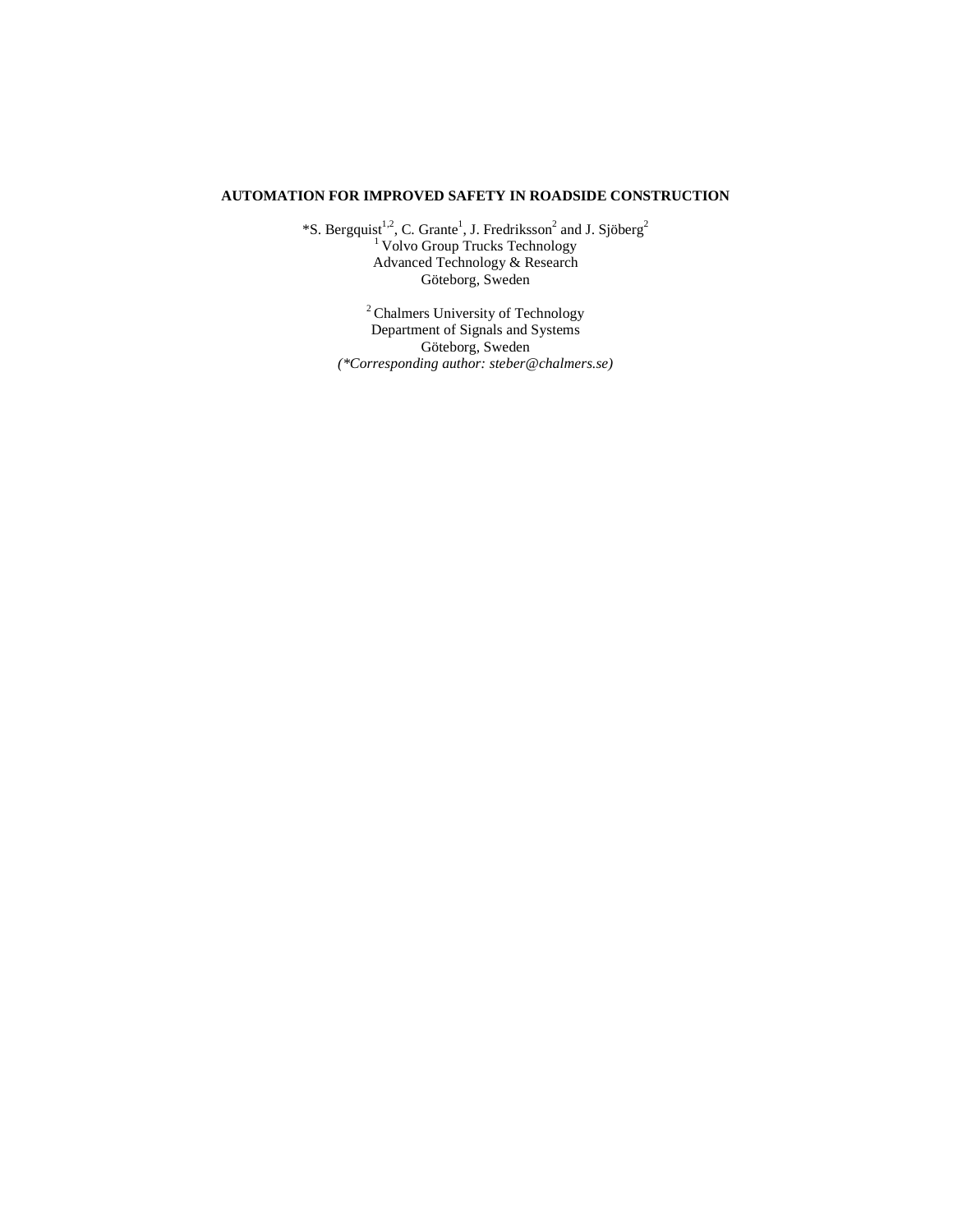#### **AUTOMATION FOR IMPROVED SAFETY IN ROADSIDE CONSTRUCTION**

#### **ABSTRACT**

In this paper, it is investigated how different types of automation would affect the safety for workers in asphalt paving. The risk for the workers on road construction sites is consistently high in comparison to the average risk of the working population. Automation has been suggested as an alternative for improving the safety in roadside construction assuming that removing workers will inherently eliminate the risk of them being injured. In this paper, the potential for improving the safety using automation is analyzed in detail. By investigating accident statistics and understanding the type of accidents that appear, several different automated functions for increased safety are proposed and described. Based on available statistics, it is possible to estimate the safety benefit, as the reduction in fatalities, for several of the proposed functions. The highest safety benefit would be achieved by automating the road traffic driving through the work zones. This has the potential of reducing the total number of road worker fatalities with over 30 %. In addition, it would decrease the number of road traffic accidents in work zones. Automation of construction machinery and dump-trucks also has the potential to increase the safety.

## **KEYWORDS**

Automation, safety, active-safety, roadside construction, asphalt paving, accident analysis.

## **INTRODUCTION**

The risk for workers on the road is consistently high in comparison to the risk most other people are exposed to when at work (Laborers' Health and Safety Fund of North America, 1998). In a study from the UK Highways Agency published in 2006, almost 20 % of the responding road workers had been injured due to a passing vehicle at some point of their career (MVA, 2006). It was further reported that 54 % had experienced a near miss. Apart from the obvious risk for physical injury, the work on the road also has negative psychological effects on the workers. In 2011, the union of road workers in Sweden published a report based on interviews with one thousand road workers (SEKO, 2011). The report showed that 72 % of the workers are occasionally worried about the safety when working on the road. Furthermore, 88 % of the respondents did not think the road users showed sufficient respect for the construction workers.

Automation has been suggested as a possible alternative on how to improve the safety in roadside construction (Haas & Kim, 2002; Skibniewski & Hendrickson, 1990). The basic idea is that removing the operators from dangerous areas eliminates the risk of them being injured. It is further known from traffic research that about 90 % of the accidents are due to the human factor. Hence, by automation, the corresponding accidents would be avoided. Removing the operator implies that the entire task needs to be handled automatically. This can be separated from emergency based automation where the function takes over control only in specific situations. This type of functions is often referred to as active safety functions.

The aim of this research is to investigate how different types of automation can increase the safety in roadside construction. The main focus of the study is accidents in asphalt paving with risk for severe injuries or fatalities. Furthermore, the scoop includes only the safety of the workers and not the road traffic (the traffic passing the construction site which is not part of the construction work).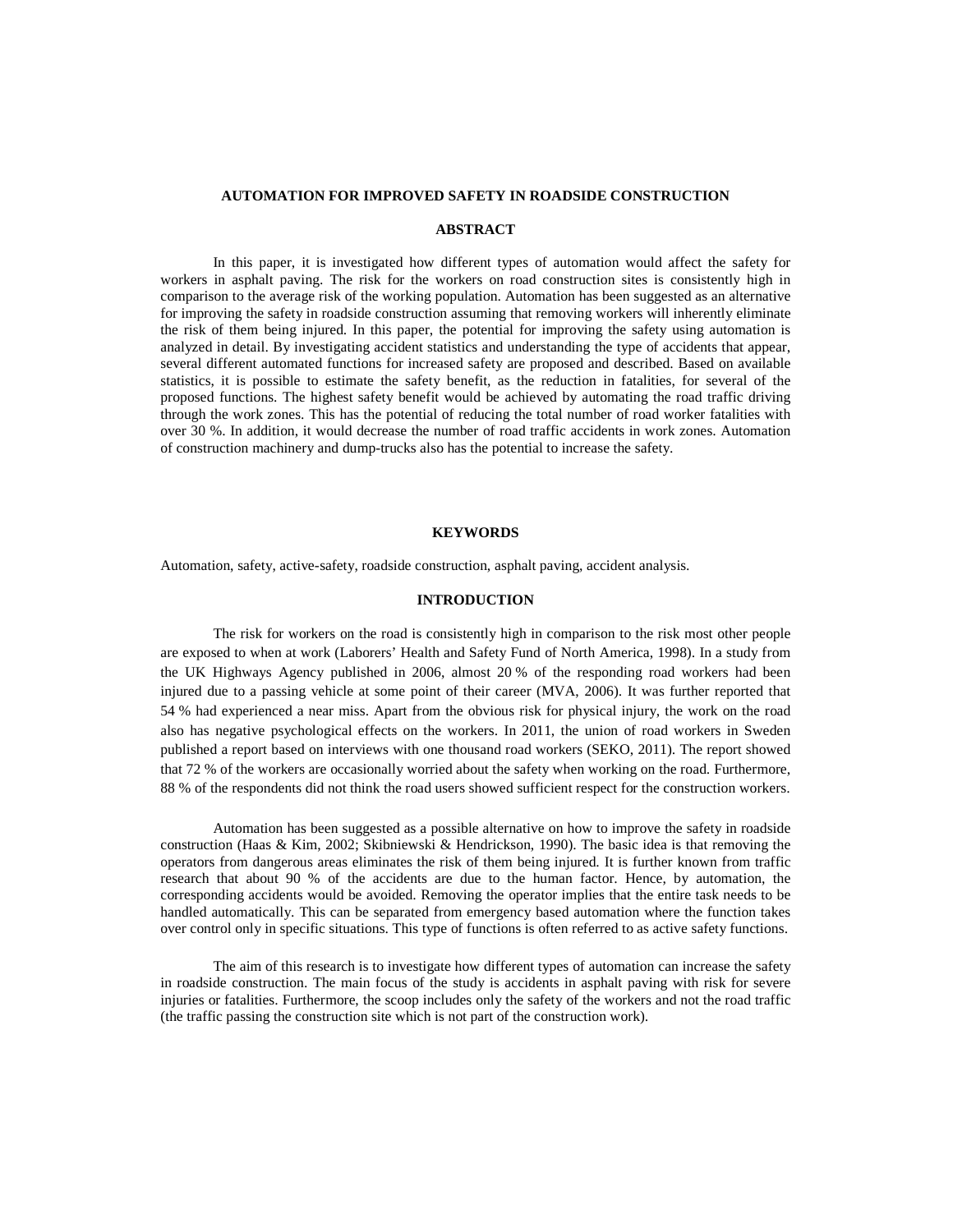# **OUTLINE OF THE STUDY**

To give a general understanding of asphalt paving and aid the comprehension of safety issues the first part of the paper, *description of the road construction site*, describes an asphalt paving site. The description is mainly based on participant observation studies carried out by one observer during 2011 and 2012. In total, four construction sites in Sweden and one in US were included in the study. The sites were visited one to three times each depending on complexity and job duration. The sites where chosen to cover different types of paving such as parking lots, rural roads and motor ways. The site in US was included to compare Swedish (European) paving with American.

In the second part, *accident analysis*, an analysis of the safety is presented based on a qualitative and quantitative study. The qualitative study is performed to get a deeper understanding of accident types in asphalt paving and to be able to relate quantitative data for general road works to asphalt paving. The qualitative study included eight deep interviews with six subjects from Sweden and two from US. The interviews were semi-structured and led by one researcher. The study further included three focus group discussions, two in Sweden and one in US including in total 14 subjects. The focus group discussions were semi-structured and lead by one researcher. The total sample size was chosen to include a broad view of expertise within the area of asphalt paving. The sample included road workers, representatives from a machine manufacturer, a retail organization, road work contractors and the road administration in Sweden. The quantitative study is mainly based on earlier published data from US and complemented with unpublished accident data from a Swedish insurance company (AFA Insurance) and incident reports from some of the major Swedish road work contractors (PEAB, SKANSKA, SVEVIA). The AFA Insurance data included in total 47 accidents reported from 2005 to June 2012 while the road contractor data included 364 relevant incident and accident reports from 2010 to 2012. In both cases, the received data was in the form of accident and incident descriptions that had to be individually analyzed and clustered.

In the third part, *automation and safety*, automation concepts to increase the safety are described and potential safety benefits are evaluated. The safety benefit estimations are based on the quantitative data from the accident analysis.

#### **DESCRIPTION OF THE ROAD CONSTRUCTION SITE**

The aim of the asphalt paving zone is to create or replace a layer of asphalt on a new or existing road. The description is based on participant observation studies described in *outline of the study.* A sketch of the construction site is shown in Figure 1. The work is performed in three different zones, the *paving zone*, the *delivery zone* and the *compaction zone*. Together they make up the *construction zone*. In many cases, road traffic is passing by close in a *traffic zone*.



Figure 1 - Overall view of asphalt paving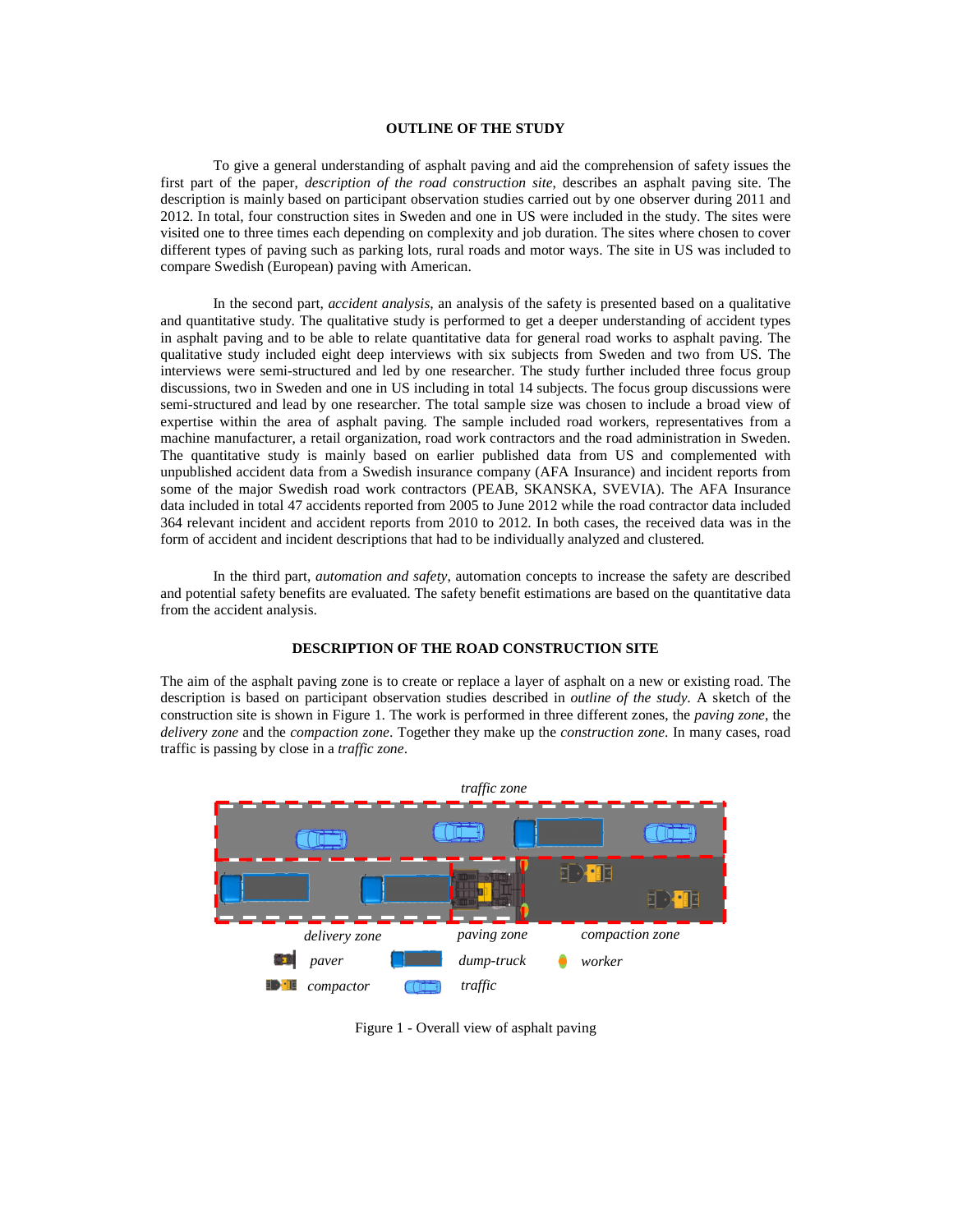In the *delivery zone*, the trucks from the asphalt plant wait in line to deliver the asphalt. When its turn comes, the truck reverses towards and docks to the paver in the *paving zone*. The paver then pushes the truck while retrieving the asphalt in to its material hopper. When the truck is empty, it leaves the position and allows the next truck to dock to the paver. The material that enters the hopper is transported through the paver to the screed which is pulled behind the machine. After the screed, an even layer of asphalt is produced over the roadway. To achieve high quality, the material needs to be compressed. In the *compaction zone*, one or more compactors, follows the paver and operates in a predefined back and forth pattern to achieve the desired density. In the traffic zone, road traffic passes the construction zone.

There are a number of people involved in the process on the construction site. Each truck has a driver and each compactor has an operator. The paver normally has three operators, one on top of the machine while two screed operators travels on the screed or walks behind the machine. Apart from the machine operators there are often several workers that perform manual tasks on the ground.

When paving on existing roads, it is often the case that the road needs to stay open for traffic. Therefore, road traffic are often passing by very close. Especially, the screed operator on the traffic side of the paver is always positioned in a potentially dangerous spot close to the passing cars.

#### **ACCIDENT ANALYSIS**

Safety in regard to work zones includes both the safety of the passing traffic and the safety of the workers. The road traffic safety aspect has been investigated by several researchers. In general, the publications conclude that there is an increased accident risk on a road stretch with ongoing road work (Friberg, 2007; Tighe & McCabe, 2006). The most common accident type is collision, either with a preceding vehicle which stopped for the construction zone (rear-end collision) or in to fixed objects in the work zone (Elghamrawy, 2011; Mahoney et al., 2006). Excessive speed has been pointed out as one common reason for traffic accidents in road works (Friberg, 2007; Tighe & McCabe, 2006).

## **Worker Safety**

To get a detailed picture of the accident situation in asphalt paving and an understanding why accidents occur, a qualitative study was performed as described in *outline of the study*. The findings from the qualitative study are then compared to available data about accidents in roadside construction.

#### Qualitative study

The subjects give a unified view of the risks that exist for the workers on the road. Therefore, the material can be analyzed as a whole to give one description of the safety problem in asphalt paving.

When working on the road, there are threats from both outside the construction zone as well as from within the zone. In asphalt paving, the road traffic is often passing close to the workers and at the same time, machinery and trucks are operating within the construction zone. This can lead to dangerous situations and all subjects can recall serious incidents or accidents that they or someone they know have been involved in.

When focusing on severe accidents, it is obvious from the study that the road traffic is involved in most accidents. The vehicles collide with different parts and actors in the construction zone. Most often it is items such as signposts or barriers designed for collision, but on occasions, it is machines or workers. In comparison to the operators in the machines, the workers on the ground are unprotected. The consequences of a vehicle striking a worker are therefore normally severe. In most cases when a worker is struck, the vehicle intrudes into the construction zone where the accidents occur. However, in asphalt paving there is not always a clear line between the zones where the workers should be and where the road traffic should be. The subjects feel that the respect for construction workers is low among the road traffic population and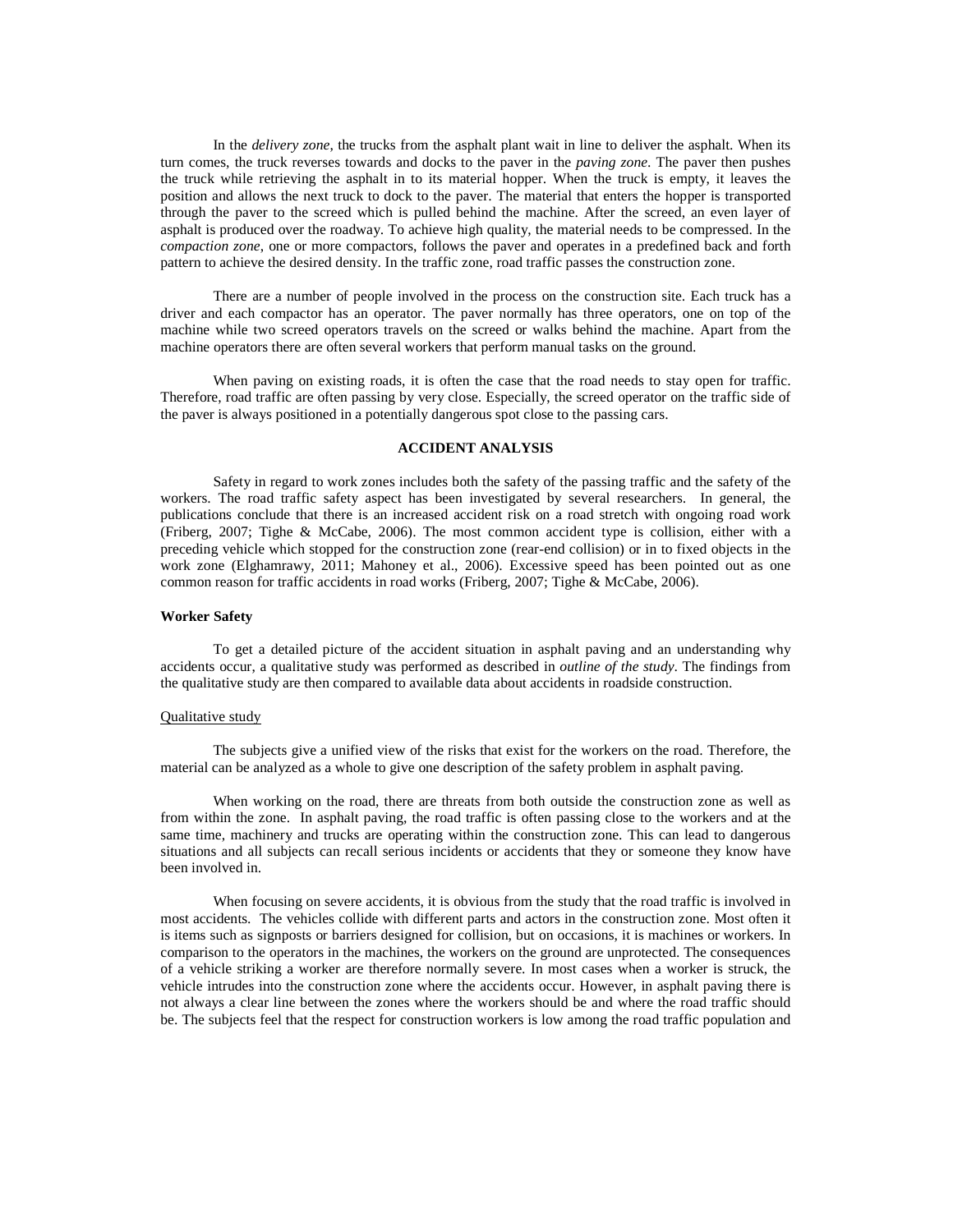that people often drive with high speeds and close to the workers. Trucks and buses are over-represented in safety critical situations. This is partly explained by the size and that they need more space, and that they often have tight schedules that need to be kept which can result in high speed.

Within the work zone, the compactors are pointed out as the greatest threat for the workers. There is an apparent risk to be "struck by" a compactor when working in the compaction zone. The compactors operate back and forth in the compaction zone and are driven towards the workers many times per day. In a moment of low attention there is risk for striking either a worker or the paver. The consequences can be severe. There is also a risk of being "struck by" the asphalt dump-trucks in the delivery zone. The trucks reverse towards the paver and a worker could be struck or pinched between the vehicle and paver. However, "struck by" truck accidents are not as common as "struck by" compactor accidents. This can be explained by the fact that there are normally less people in the delivery zone than in the compaction zone. In the compaction zone, there are workers all the time. In the delivery zone, there are only workers on occasions and at those times this should be communicated to the truck drivers.

Apart from "struck by" accidents, there are also other types of accidents that can have severe consequences, for example, roll-over accidents. However, this type of accident is uncommon in paving since the ground is flat and well-prepared. More frequent accidents are trip and falls that occur either when entering/exiting the machine or on the ground. The consequences here are generally less severe.

The conclusion of the qualitative study is that the severe accidents are "struck by" accidents and in order of most common:

- 1. Worker "struck by" a road traffic vehicle. The majority of the accidents occur when vehicles intrude into the construction zone. Trucks and buses are over-represented.
- 2. Worker "struck by" a compactor in the compaction zone.
- 3. Worker "struck by" a truck in the delivery zone.

#### Quantitative study

Two investigations based on fatal accidents at road construction sites in the US using data from the Bureau of Labor Statistics Census of Fatal Occupational Injuries (CFOI) have been conducted (Pegula, 2004, 2010). They include the years 1995 to 2002 and a total of 844 fatal accidents and the years 2003 to 2007 with 639 fatal accidents. The distribution of the fatalities is seen in Figure 2a. For both periods, the most common cause of death was "struck by vehicle or mobile equipment" (includes machines) which included 55 % of the fatalities. This supports the conclusion that "struck by" accidents are common in roadside construction and also specifically in asphalt paving. The second largest cause was "highway or non-highway incident" which includes all accidents when the victim was operating a machine or vehicle and is therefore quite wide. For example, this category also includes fatalities during transportation which did not occur at the actual construction site. The remaining categories are small and it can be established that, apart from "struck by" accidents, there are a wide spread in the causes for fatal accidents.

The distribution between vehicles and machines is shown in Figure 2b. It shows that 60 % of the "struck by" accidents were due to the road traffic. This is in line with the qualitative study but a greater majority was expected. A possible explanation for this can be that the CFOI data are for all road construction sites. In asphalt paving, the dump-trucks and machinery have clearly specified tasks and zones which could lead to fewer accidents. Data specific for asphalt paving were received from AFA Insurance as described in *outline of the study*. The data contained 9 "struck by" accidents. These very few data indicate that there is a rather even relationship between road traffic vehicles (4) and construction equipment (5) accidents. An analysis of (unpublished) incident data received from Swedish road work contractors described in *outline of the study* showed that 85 % of those reports involved a vehicle from the road traffic. It could be the case that the many incidents with cars, trucks and buses may lead to the conclusion that there is the same relationship between the categories when looking at severe accidents. However, this is not necessarily true. It is possible that road traffic incidents are more often perceived as dangerous compared to, for example, compactor incidents since the speeds are higher and the driver unknown.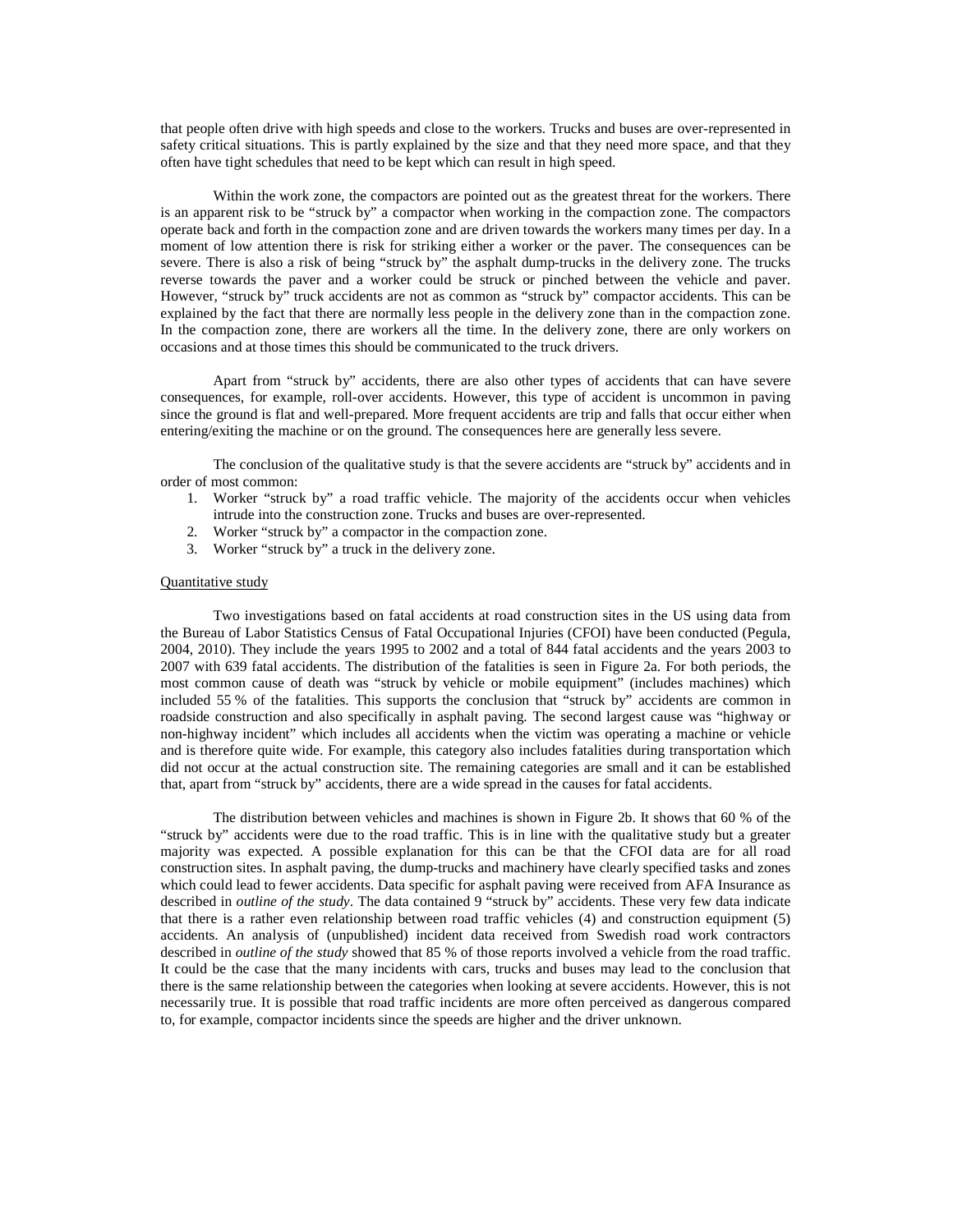The CFOI data showed that trucks are more common than cars in fatal accidents. In the data from Swedish road contractors, 33 % of the road traffic situations involved trucks or buses. Given the share of trucks and buses in the traffic population, this supports the conclusion from the *qualitative study* that trucks and buses are over-represented in incidents and accidents. Moreover, the great majority of the incidents included vehicles intruding the construction zone. This supports the conclusion that most accidents are within the construction zone which has also been shown in another study of CFOI data (Pratt et al., 2001).

The CFOI data shows that 2.6 % of the "struck by" fatalities are due to pavers and compactors. Most of these accidents can be expected to be due to compactors since the pavers normally move about ten meters/minute. The data from AFA Insurance support this since there are three compactor accidents and only one with a paver. According to CFOI data, 21% of the fatalities are due to dump-trucks. These figures are not consistent with the conclusion of the qualitative study where compactor accidents were more common than dump-truck accidents. However, the CFOI data are for all road construction. Asphalt paving can be expected to have fewer truck accidents since the delivery zone is very well defined and there are normally no people within the zone. The conclusion from the qualitative study is supported by the data from AFA insurance where four accidents with pavers/compactors are included compared to one dumptruck accident. It can therefore be expected that the number of "struck by" dump-truck accidents that occur in asphalt paving should be smaller than the number of "struck-by" paver/compactor accidents.



#### **AUTOMATION AND SAFETY**

Based on the accident types in section *accident analysis*, the effect of different safety of automation concepts can be estimated. The analysis showed that the most frequent severe accidents are "struck by vehicle or mobile equipment". This type of accidents could be avoided by either full automation where the machine is controlled never to strike a worker, or by active safety functions which intervene if an accident is imminent. A list of possible automated functions to remove "struck by" accidents and improving the safety in road works and asphalt paving are presented in Table 1.

| Struck by                   | Active safety function | Fully automated function                       |
|-----------------------------|------------------------|------------------------------------------------|
| Vehicle or mobile equipment |                        | - Automation of manual tasks                   |
| Road traffic vehicle        | - Emergency braking    | - Automated driving through construction sites |
| Compactor                   | - Emergency braking    | - Automated compaction                         |
| Dump-truck                  | - Emergency braking    | - Automated docking to paver                   |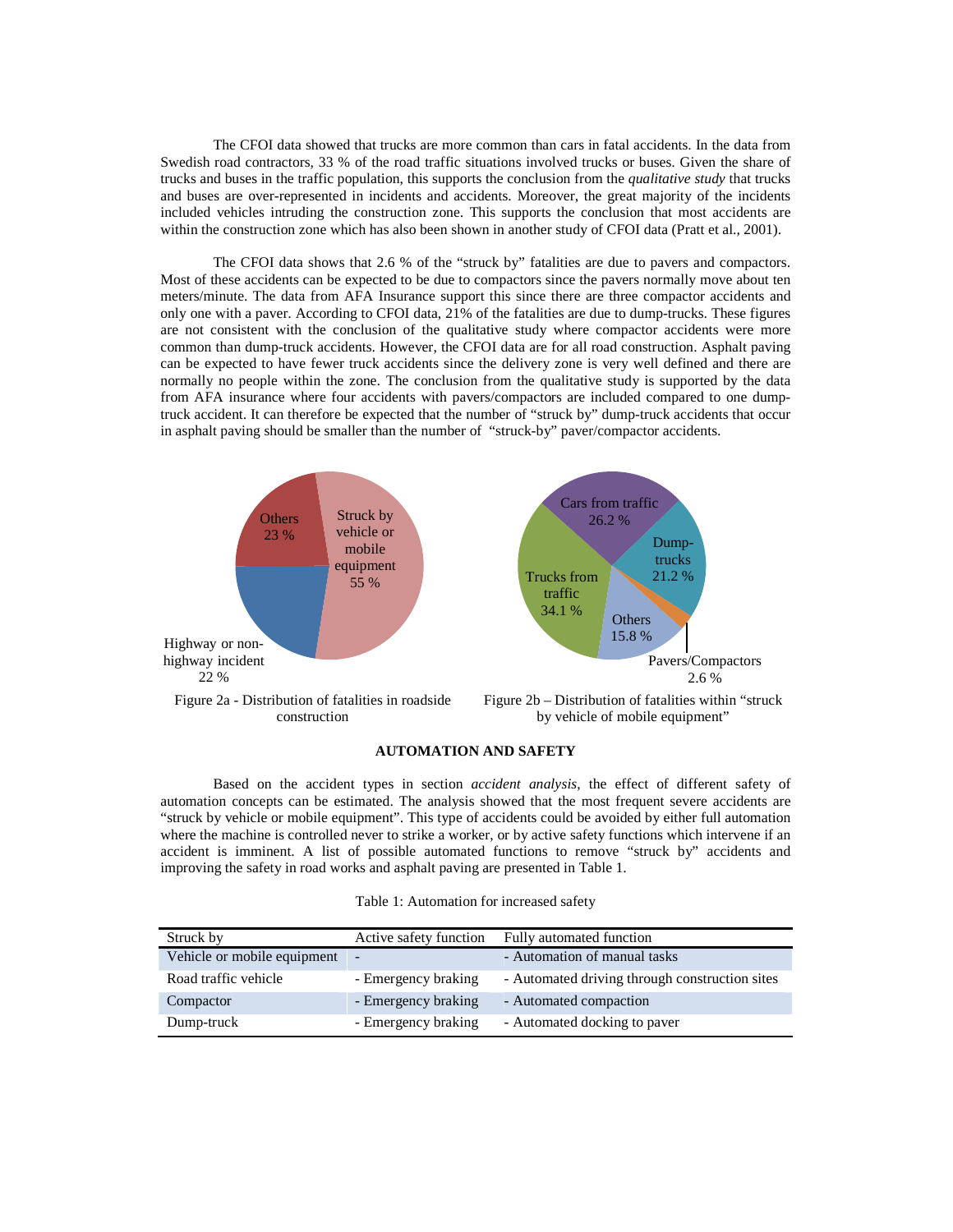The safety effect of the proposed functions in Table 1 is analyzed in the following paragraphs. The safety benefit is calculated as the percentage of the fatalities that could have been avoided by the specific function. For the calculations, the CFOI data (Pegula, 2004, 2010) and the distributions in Figure 2a and b are used. For example, automating the road traffic driving through construction sites could avoid workers being hit by traffic. The possible benefit is calculated as 55 % ("struck by" fatalities out of all fatalities) times 60.3 % ("struck by" road traffic out of all "struck by" accidents) resulting in 33.2 %. The estimated benefit could only be achieved with a system that could handle all accidents in the category and is therefore a maximum limit. The actual benefit will depend on the performance of the developed system. In worst case, incautious automation could actually decrease the safety by introducing new accidents. An overview of the estimated safety benefits is shown in Table 2. As can be expected, functions that cover general road works (1-3 and 7) will have a much higher safety benefit than functions developed for specific type of road works (4-6). However, the data from AFA Insurance indicate that "struck by" compactor accidents can make up as much as one third of all "struck by" accidents in asphalt paving.

Table 2: Possible reduction in total number of road construction fatalities based on the CFOI data

| <b>Function</b>                                | Reduction in fatalities |
|------------------------------------------------|-------------------------|
| 1. Automation of manual tasks                  | $> 55\%$                |
| 2. Automated driving through construction site | $>$ 33 %                |
| 3. Emergency braking for road traffic          | 33 %                    |
| 4. Automated compaction                        | < 1.4 %                 |
| 5. Emergency braking for compactors            | < 1.4 %                 |
| 6. Automated docking                           | < 1.4 %                 |
| 7. Emergency braking for dump-trucks           | 12%                     |

#### **Automation of manual tasks**

Automation of manual tasks to remove the workers on the ground would have a very high safety benefit. At least all fatalities caused by "struck by" accidents (55 %) could potentially be avoided. Moreover, by removing workers from the site, the exposure to other accident types would also decrease and the safety benefit can be expected to be higher than 55 %. However, the wide range of tasks that are handled by the workers on the ground is very complex to automate. It would be possible to automate specific tasks to reduce the number of workers on the ground with limited safety benefits.

#### **Automated driving through construction site**

Automating cars, trucks and buses to follow the desired path would prevent them from intruding into the construction zone and striking people. In this way, the 33 % "struck by" vehicle fatalities could be avoided. Additionally, a number of fatalities from other accidents where the vehicle strikes a machine or dump-truck could be avoided. Moreover, the safety for the road traffic would improve since the vehicles would be controlled not only to avoid workers but any items and machines on the construction site.

The concept of automated driving through construction site was researched in the European research project Highly Automated VEhicles for intelligent transport (HAVEit) (Schrinner et al., 2010). In the project, a function called Automated Assistance in Roadworks and Congestion (ARC) was developed and demonstrated. The function handled both longitudinal and lateral control when driving through work zones. Apart from the control of the vehicle which has been proven and partly exists in many cars already today, for example, Adaptive Cruise Control, also communication with the road works is needed. This type of communication between vehicles and infrastructure has been developed and demonstrated in several research projects, and is believed to reach the market in a near future. The possible biggest challenge for this type of system is the collaboration between many partners which would be needed. Car, truck, bus and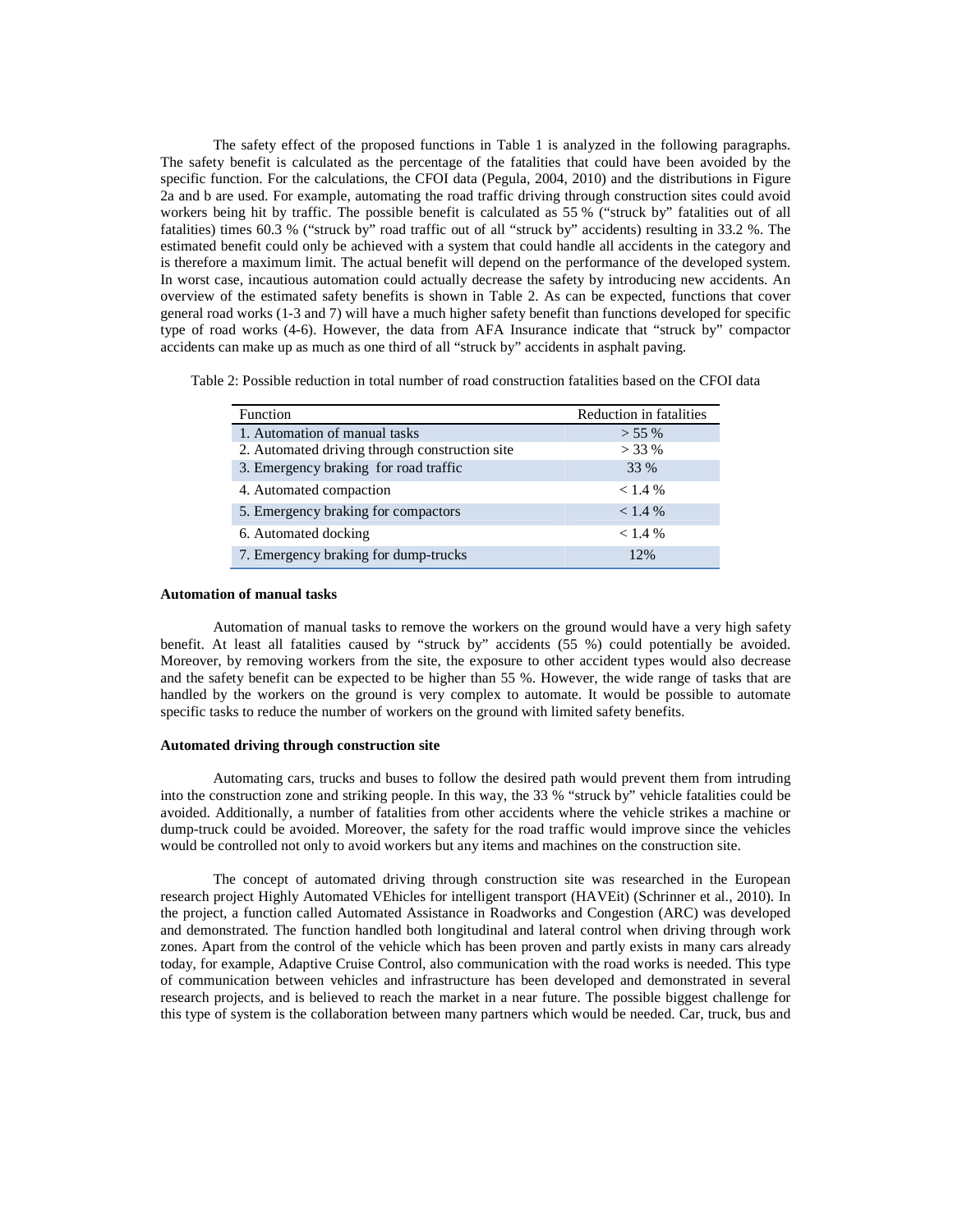construction equipment manufacturers would have to work together with road work contractors and road authorities for the system to become reality.

An alternative to fully automating the road traffic would be to only automate the speed control. By doing this, it would be possible to force the vehicles to follow the legal speed. High speed has been pointed out as a reason for many of the accidents. Moreover, accidents in lower speed have less severe consequences. Therefore, the safety benefit can be expected to be high also if only automating the speed.

#### **Emergency braking for road traffic**

Automated emergency braking for pedestrians exists in premium passenger cars already today. The safety benefits from this type of system would theoretically be avoiding 33 % of all fatalities among road workers. However, the systems that exist today are developed to work in city environments and it is unclear how well they will perform when entering a more unstructured work site environment. Moreover, the systems only work in low speeds.

#### **Automated compaction**

Automating compactors has the potential to reduce the total number of fatalities with less than 1.4 % as seen in Table 2. This includes the fatalities where a worker is struck by a compactor. There has been research towards automated compaction (Krishnamurthy et al., 1998). The developed function AutoPave monitored the position of the compactor and calculated the desired path and real-time guidance for the operator. Automatic control was not used but based on such an algorithm it would be possible to also take control over the speed and steering of the machine. However, there is a major challenge to introduce fully automated machines in an environment where a failure could have such extreme consequences as when operating close to road traffic.

#### **Emergency intervention for compactors**

In the same way as for automated compaction, emergency intervention for compactors would have the potential to remove less than 1.4 % of the fatalities. Developing an emergency intervention function for compactors would be less complex than to automate the compaction. However, the safety benefits can be expected to be in the same region. Moreover, this type of functionality could be possible to move to other type of machinery with only minor modifications. Compared to fully automated functionality, it is significantly easier to introduce emergency based functionality on the machines.

#### **Automated docking**

The safety potential of automating dump-trucks would be removing 12 % of the road work fatalities. However, the trucks are used in a wide range of different work sites and it would be hard to automate for all scenarios. Focusing the automation towards one area such as paving would dramatically reduce the safety benefits. In asphalt paving, for example, the dump-trucks are involved in less accidents than compactors. Therefore, less than 1.4 % of the fatalities can be expected to be handled if focusing automation towards asphalt paving.

#### **Emergency braking for trucks**

An emergency braking system for trucks would be useful in general work areas. Therefore, the system would have the potential to remove all "struck" by dump-truck fatalities which equals 12 % of all fatalities among road workers. Such a system would furthermore be easier to develop than automated docking. Already today there exist safety systems in premium trucks that can automatically brake the vehicle if a rear-end collision is imminent. In the same way as for compactors, it would be easier to deploy emergency based than fully automated functions in trucks.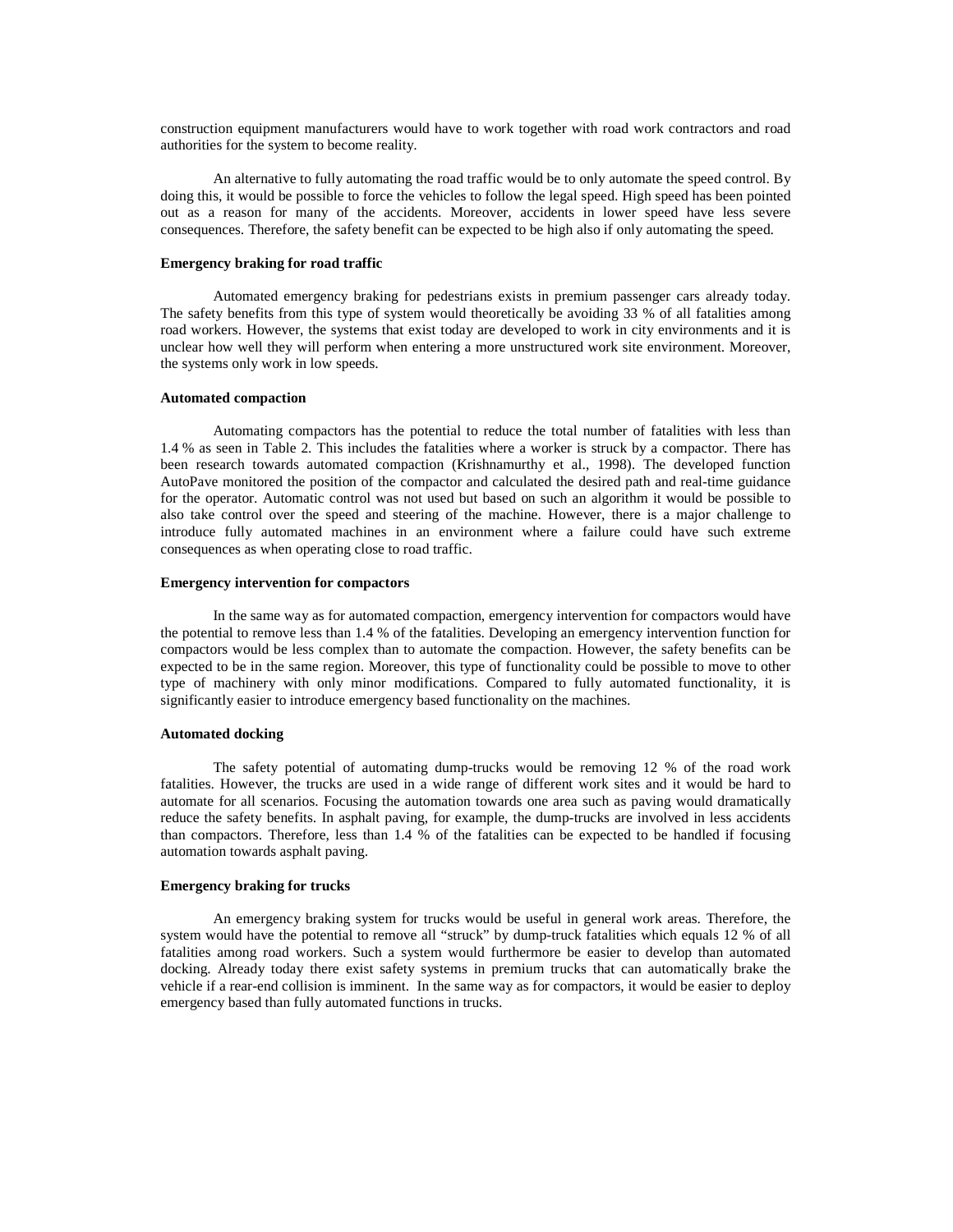#### **CONCLUSION**

This paper shows that the most common severe accident type in asphalt paving is "struck by vehicles or mobile equipment". In most cases, 60 %, a worker is struck by a vehicle from the normal road traffic. Most of the accidents occur when a vehicle is intruding into the construction zone and trucks and buses are over represented. In the other "struck by" accidents, the worker is struck by either a compactor or a dump-truck.

It is possible to increase the safety in asphalt paving by introducing either emergency based or fully automated functionality. The largest safety benefit would be achieved if the road traffic could be automated when driving through the construction work. This could possibly remove 33 % of all fatalities in the road worker population. This type of functionality has been demonstrated and could be developed. However, realizing and deploying such a system would need collaboration between several partners.

A high safety benefit could also be achieved by introducing automated braking for trucks. Since this function would work in any type of road work, up to 12 % of all road work fatalities could be expected to be removed. Full automation for trucks would have to be adapted to specific type of tasks and would therefore have a lower safety benefit.

Compactors could be fully automated or equipped with an emergency intervention system. This would lead to considerably increased safety in asphalt paving. However, since compactors are only used in specific type of road works, the safety benefit for the total road worker population would be rather small compared to functions that can be deployed over all type of road works.

It is possible to reduce the number of fatalities by automating tasks that are handled manual by the workers on the ground today. If there are no workers on the ground, no workers can get struck by vehicles or mobile equipment. However, there is a great diversity in the tasks handled by the workers and it would be a major task to automate all the tasks. It would be possible to remove part of the workers by automating parts of their tasks. This would decrease the exposure of workers to safety critical situations.

# **ACKNOWLEDGMENTS**

The research team would like to acknowledge VINNOVA - Sweden's Innovation Agency and Trafikverket for making this project possible. We would further like to acknowledge AFA Insurance, Infracontrol, NCC, PEAB, SEKO, Skanska and Svevia for their support, incident and accident data reports, and for arranging our construction site visits.

#### **REFERENCES**

- Elghamrawy, T. M. (2011). *Optimizing work zone pratices for highway construction projects* (Doctoral disseration). Retrieved from IDEALS, https://www.ideals.illinois.edu/handle/2142/24344
- Friberg, F. (2007). *Lugnare arbete på väg* (Tech. Rep. No. 2007:26). Retrieved from http://publikationswebbutik.vv.se/upload/2571/2007\_26\_lugnare\_arbete\_pa\_vag.pdf
- Haas, C. T., & Kim, Y.-S. (2002). Automation in infrastructure construction. *Construction Innovation*, *2*(3), 191–209. doi:10.1191/1471417502ci036oa
- Krishnamurthy, B. K., Tserng, H.-P., Schmitt, R. L., Russell, J. S., Bahia, H. U., & Hanna, A. S. (1998). AutoPave: towards an automated paving system for asphalt pavement compaction operations. *Automation in Construction*, *8*(2), 165–180. doi:10.1016/S0926-5805(98)00060-0-